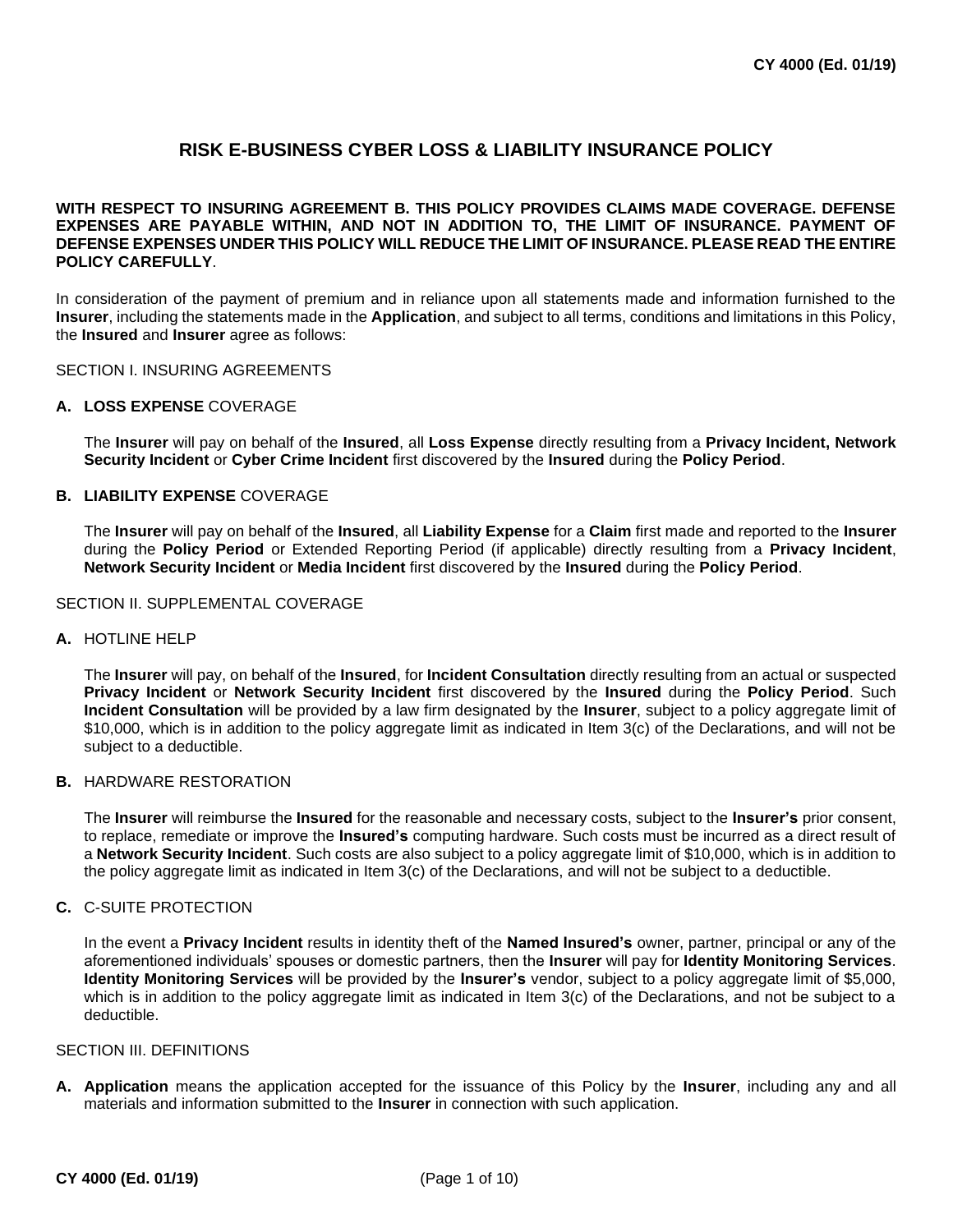- **B. Business Impersonation** means the fraudulent communications (including but not limited to communications transmitted by website, email or phone call) from a third party designed to impersonate the **Insured Organization** or an individual **Insured**, with the goal of deceiving any individual, or any vendor or supplier of the **Insured Organization,** into sharing credentials or **Protected Information** with such third party.
- **C. Business Impersonation Costs** means the costs to inform potentially impacted individuals, vendors or suppliers of a **Business Impersonation**.
- **D. Business Interruption Loss** means **Income Loss** and **Extra Expense** incurred by the **Insured Organization** during the **Period of Recovery** which exceeds the **Waiting Period**, resulting from the actual and measurable interruption or suspension of the **Computer System** as a result of a **Network Security Incident**.
- **E. Claim** means any: (1) written demand for money or non-monetary relief, written demand for arbitration or written request to toll or waive a statute of limitations received by the **Insured**; (2) civil proceeding in a court of law or equity, including any appeal therefrom, which is commenced by the filing of a complaint, motion for judgment or similar pleading, against the **Insured**; (3) administrative or regulatory investigation, inquiry, proceeding, prosecution or governmental actions against the **Insured** solely as respects to a **Privacy Incident**; or (4) written notice received by the **Insured** for **PCI Costs** from a third party, with whom the **Insured Organization** has entered into a **Payment Card Services Agreement,** as a result of actual or alleged non-compliance with the **PCI DSS.**
- **F. Computer System** means computer hardware, software, firmware and associated input and output devices (including wireless and mobile devices), data storage devices, networking equipment and backup facilities that are leased, owned or operated by the **Insured Organization.**
- **G. Contingent Business Interruption Loss** means **Income Loss** and **Extra Expense** incurred by the **Insured Organization** during the **Period of Recovery** which exceeds the **Waiting Period**, resulting from the actual and measurable interruption or suspension of a **Third Party Network** as a result of a **Network Security Incident**. **Contingent Business Interruption Loss** is subject to a policy aggregate limit as indicated in Item 3(a.1.) of the Declarations.
- **H. Crisis Management** means public relations or crisis communication services for the purpose of protecting or restoring the reputation of, or mitigating financial harm to, an **Insured**.
- **I. Cyber Crime Incident** means: (1) **Telecommunications Hack** or (2) **Social Engineering Attack.**
- **J. Cyber Crime Loss** means: (1) charges incurred by the **Insured** from its telecommunications provider, directly resulting from a **Telecommunications Hack**; and (2) loss of funds directly resulting from a **Social Engineering Attack. Cyber Crime Loss** does not include any amounts reimbursed or reversed by a financial institution and is subject to a policy aggregate limit as indicated in item 3 (a.2.) of the Declarations.
- **K. Data Restoration** means replacement, restoration, recreation or recovery of the **Insured's** data which are compromised as a direct result of a **Network Security Incident**. If such data is unable to be replaced, restored, recreated or recovered, then **Data Restoration** is limited to the costs to make this determination.
- **L. Defense Expenses** means reasonable and necessary legal fees and legal expenses incurred in the investigation and defense of a **Claim**.
- **M. Extortion Costs** means: (1) expenses to investigate the cause of an **Extortion Threat** and to discover if any **Privacy Incident** has occurred; and (2) payment amounts, including the actual costs to execute such payment amount (whether in digital currency or traditional currency) in response to an **Extortion Threat**.
- **N. Extortion Threat** means a credible threat to cause a **Privacy Incident** or **Network Security Incident**.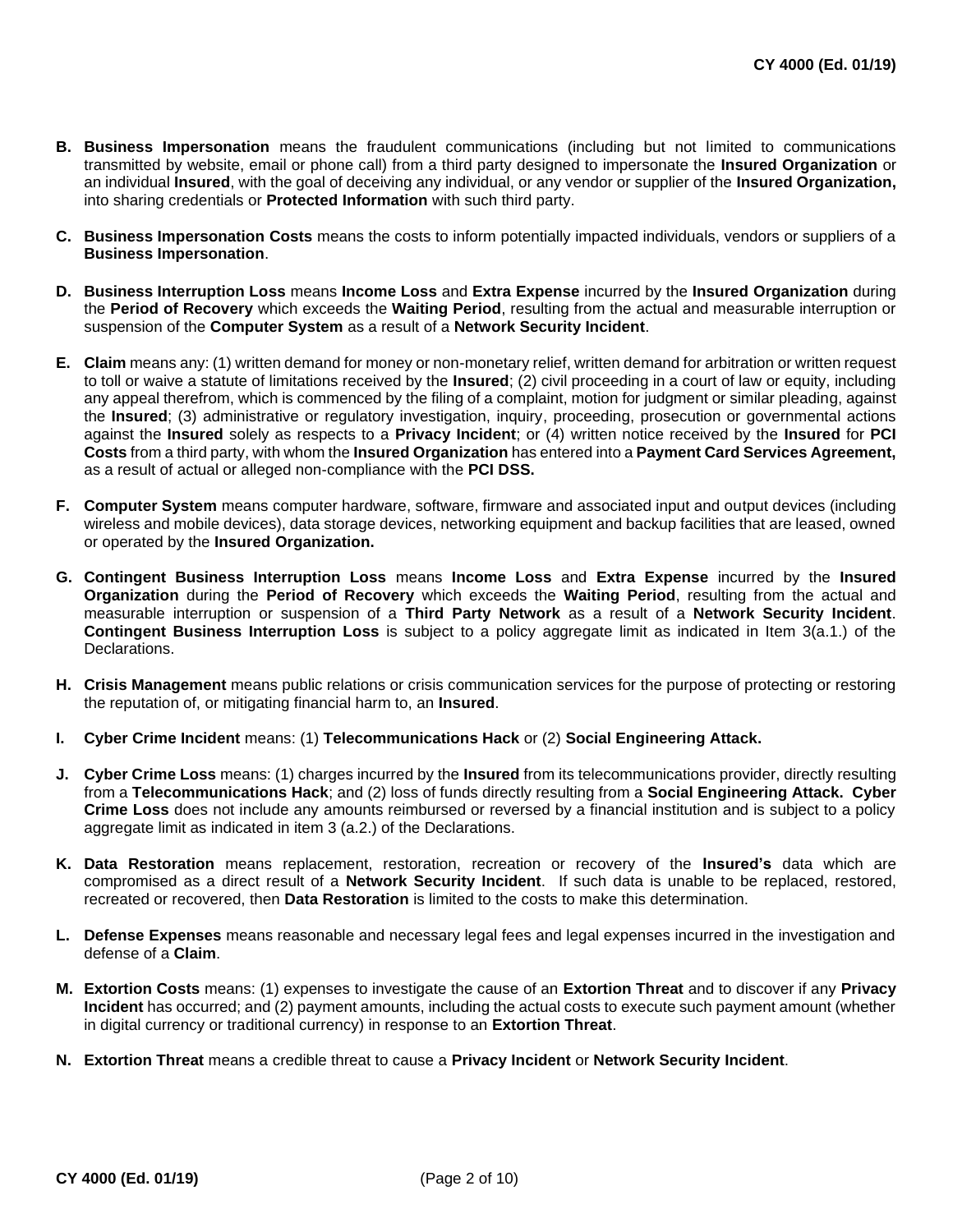- **O. Extra Expense** means the costs incurred by the **Insured** in excess of its normal operating expenses to reduce or avoid **Income Loss**. **Extra Expense** does not include: (1) **Data Restoration**; (2) **System Restoration**; (3) the costs to replace, remediate or improve the **Computer System** other than the coverage provided in SECTION II. SUPPLEMENTAL COVERAGE B.; (4) costs to identify or remove software program errors, or to establish, implement or improve network or data security practices, policies or procedures; (5) costs or expenses that exceed the amount of **Income Loss** that is thereby reduced or avoided; and (6) consequential damages or penalties of any nature, however denominated, arising by contract.
- **P. Forensics** means investigation and analysis of the **Computer System** to determine the cause and scope of a **Privacy Incident** or **Network Security Incident**. **Forensics** does not include **Incident Response**.
- **Q. Identity Monitoring Services** means credit monitoring, identity monitoring or identity restoration services for a period of up to two years (or more if required by law) for individuals whose **Protected Information** was or may have been impacted as a direct result of a **Privacy Incident**.
- **R. Incident Consultation** means necessary and reasonable costs charged by a law firm designated by the **Insurer** to provide immediate consultative services following the **Insured's** discovery of an actual or suspected **Privacy Incident** or **Network Security Incident**. **Incident Consultation** does not include **Incident Response**.
- **S. Incident Response** means the costs and expenses charged by the law firm designated by the **Insurer** to coordinate the investigation and response efforts following **Privacy Incident** or **Network Security Incident**.
- **T. Income Loss** means the **Insured Organization's** net profit before income taxes that the **Insured Organization** would have earned, or the net loss before income taxes the **Insured Organization** is unable to avoid, during the **Period of Recovery.**
- **U. Insured** means the **Insured Organization** as well as any past, present or future: director, officer board member, trustee, owner, partner, principal, manager, and employee (including full time, part time, temporary, leased, seasonal and volunteer) but only for acts performed within the scope of their duties on behalf of the **Insured Organization**.

# **V. Insured Organization** means **Named Insured** and any **Subsidiary**.

- **W. Insurer** means the entity issuing this Policy listed on the Declarations.
- **X. Interrelated Incident** means any **Privacy Incidents**, **Network Security Incidents, Cyber Crime Incidents** or **Media Incidents** that have as a common nexus any: (1) fact, circumstance, situation, event, transaction or cause; or (2) series of causally connected facts, circumstances, situations, events, transactions or causes.
- **Y. Liability Expense** means: (1) **Defense Expenses**; (2) monetary damages the **Insured** becomes legally obligated to pay including pre-judgment interest, post judgment interests, judgments or settlements; (3) punitive, exemplary, or multiplied damages but only to the extent such damages are insurable under the applicable law most favorable to the insurability of such damages; (4) **Regulatory Costs**; and (5) **PCI Costs**. **Liability Expense** does not include: (1) **Loss Expense**; (2) taxes, the return or repayment of fees, deposits, commissions, royalties, future profits or charges for goods or services; (3) the costs incurred in the recall, re-performance or correction of services, content, goods or activities; costs to comply with injunctive or other non-monetary relief, including specific performance or any agreement to provide such relief; (4) liquidated damages pursuant to a contract, to the extent such amount exceeds the amount for which the **Insured Organization** would have been liable in the absence of such contract; or (5) matters which are uninsurable pursuant to the applicable law to which this Policy is construed.
- **Z. Loss Expense** means the following necessary and reasonable costs charged by third party service providers with the **Insurer's** consent and which consent will not be unreasonably withheld: **Forensics**, **Notification, Identity Monitoring Services**, **Incident Response**, **Data Restoration**, **System Restoration**, **Extortion Costs**, **Business Impersonation Costs**, and **Crisis Management**. **Loss Expense** also means reimbursement of **Business Interruption Loss**, **Contingent Business Interruption Loss** and **Cyber Crime Loss**. **Loss Expense** does not include **Incident Consultation** or **Liability Expense**.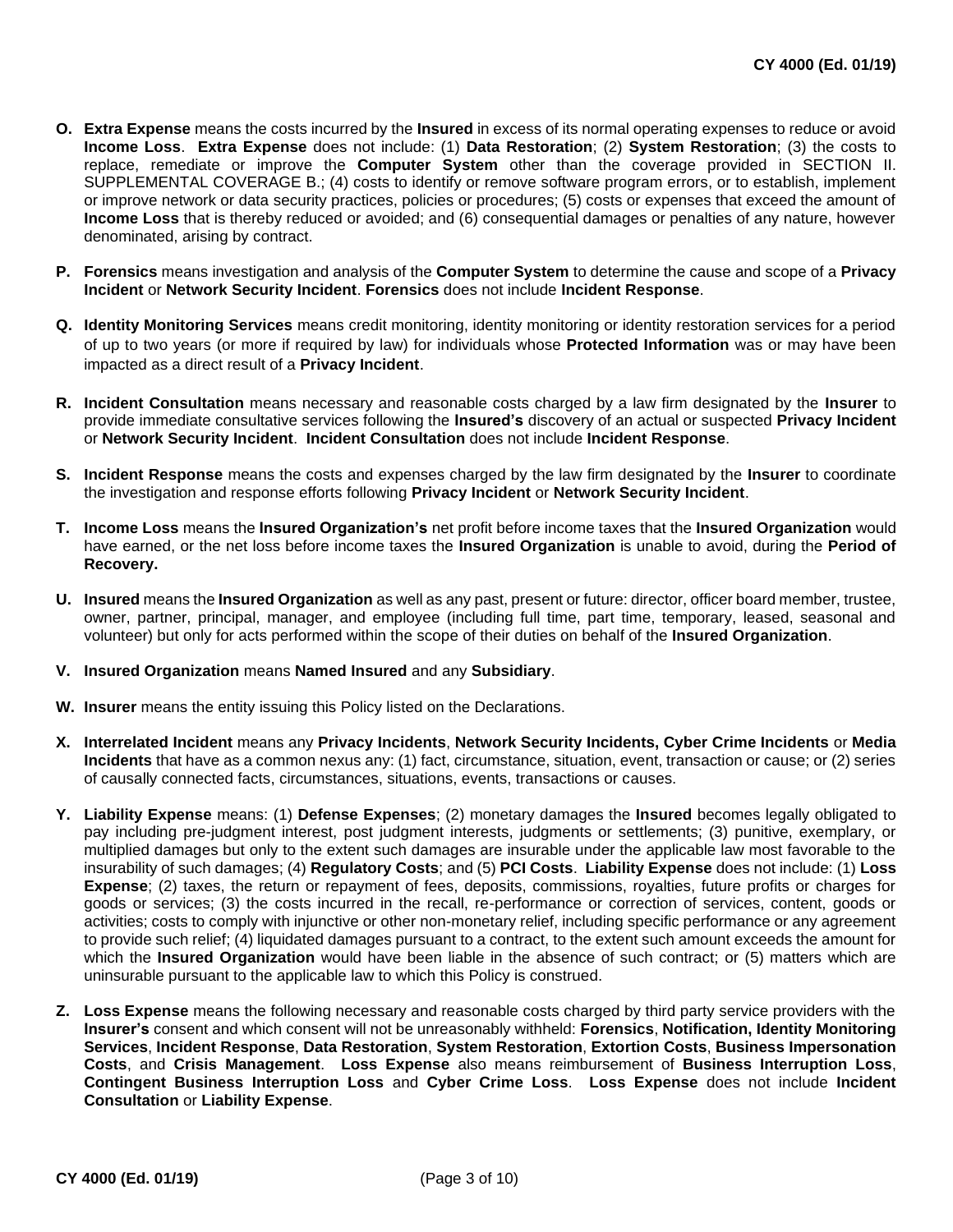#### **AA.Media Incident** means any actual or alleged:

- **(1)** Defamation, slander, libel, or product disparagement alleged by a person or organization that claims to have been defamed, slandered or libeled, or by a person or organization that claims that his, her or its products have been disparaged;
- **(2)** Appropriation of name or likeness or publicity that places a person in a false light; or public disclosure of private facts;
- **(3)** Infringement of title, slogan, trademark, trade name, trade dress, service mark or service name;
- **(4)** Copyright infringement, plagiarism, or misappropriation of information or ideas; or
- **(5)** Improper deep linking or framing;

directly resulting from publication of content on the **Insured Organization's** website, in its printed material, or posted by or on behalf of the **Insured** on any social media site.

- **BB.Named Insured** means the legal entity stated in Item 1 of the Declarations.
- **CC.Network Security Incident** means the **Insured'**s actual or alleged failure to prevent: (1) unauthorized access to or use of the **Computer System** or **Third Party Network**; (2) a denial of service attack upon or directed at the **Computer System** or **Third Party Network**; or (3) malicious code or computer virus created or transmitted by or introduced into the **Computer System** or **Third Party Network.**
- **DD.Notification** means sending notice and providing call center services for individuals whose **Protected Information** was or may have been impacted as a direct result of a **Privacy Incident.**
- **EE. Payment Card Services Agreement** means a written agreement between the **Insured Organization** and a financial institution, a payment card company or payment card processor which enables the **Insured Organization** to accept credit, debit, prepaid or other payment cards as payment for goods or services provided by the **Insured Organization**.
- **FF. PCI Costs** means amounts the **Insured Organization** is legally obligated to pay under a **Payment Card Services**  Agreement including: (1) monetary assessments; (2) fines; (3) penalties; (4) chargebacks; (5) reimbursements; (6) fraud recoveries; (7) forensic investigation; and (8) costs or expenses incurred in connection with a **PCI DSS** compliance audit. **PCI Costs** will not include any amount levied against the **Insured** for non-compliance with **PCI DSS** that continues after the **Insured** has notice of such non-compliance.

**GG.PCI DSS** means the Payment Card Industry Data Security Standards now in effect or as amended.

**HH.Privacy Incident** means any actual or alleged failure by:

- **(1)** the **Insured**;
- **(2)** a third party for whom the **Insured** is legally responsible; or
- **(3)** a service provider under written contract with the **Insured** to process, store or maintain **Protected Information** on behalf of the **Insured**

to prevent unauthorized access, unauthorized use, theft or misappropriation of **Protected Information. Privacy Incident** also means the violation of the **Insured Organization's** privacy policy unintentionally committed by the **Insured.**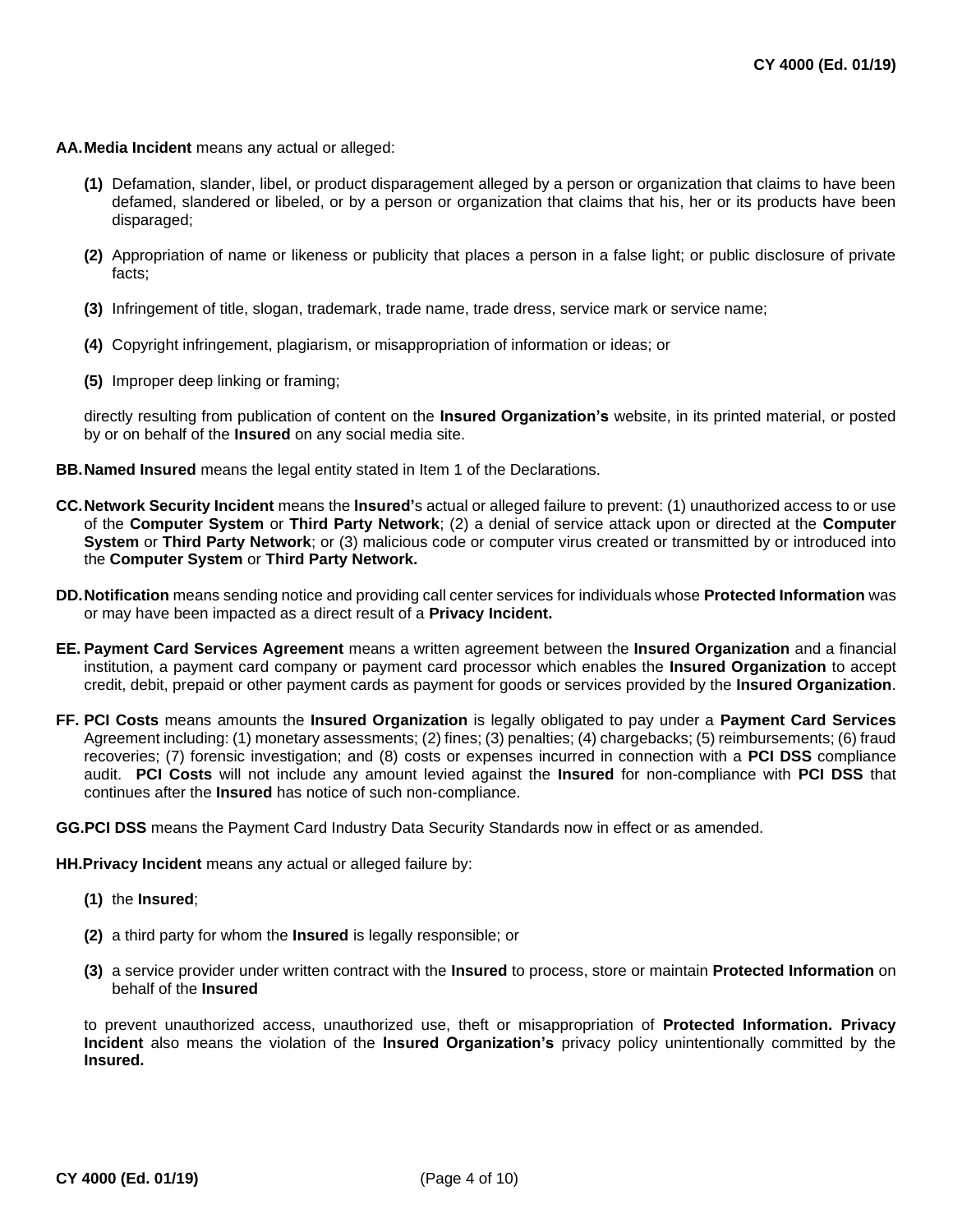- **II. Period of Recovery** begins at the time of interruption or suspension of the **Computer System** and ends when the **Computer System** is restored, or in the exercise of due diligence and dispatch could have been restored, to the same functionality and level of service that existed prior to the interruption or suspension. In no event will the **Period of Recovery** exceed ninety (90) days.
- **JJ. Protected Information** means: (1) any non-public personally identifiable information (including but not limited to personal health information), whether in electronic form, paper or otherwise as defined in any federal, state, local or foreign privacy protection law; and (2) any confidential or proprietary information of a third party provided to the **Insured** and protected under a previously executed confidentiality agreement for which the **Insured** is legally responsible to maintain in confidence.
- **KK. Policy Period** means the period of time from the inception date of this Policy shown in the Declarations to the expiration date shown in the Declarations, or its earlier cancellation or termination date.
- **LL. Regulatory Costs** means: (1) amounts paid to a consumer redress fund; (2) fines; or (3) penalties; imposed by a federal, state or foreign governmental entity in such entity's regulatory or official capacity, due to a **Privacy Incident.**
- **MM. Social Engineering Attack** means the manipulation or deception, by an unauthorized third party, of a director, officer, board member, trustee, owner, partner, principal, manager, or employee of the **Insured Organization**, who is authorized to request or make payments on behalf of the **Insured Organization**. The manipulation or deception must be accomplished by the transmission of fraudulent communications by the unauthorized third party, and cause the director, officer, board member, trustee, owner, partner, principal, manager, or employee to transfer, pay or deliver the **Insured Organization's** money to an unintended third party recipient.
- **NN. System Restoration** means the restoration of the **Computer System**, following a **Network Security Incident**, to the operational capacity level that existed immediately preceding such **Network Security Incident**.
- **OO. Subsidiary** means any entity while the **Named Insured**: (1) owns more than 50% of such entity's outstanding voting securities, partnership or membership interests; (2) has the right to elect or appoint a majority of such entity's directors, officers, managers or trustees; or (3) has sole control over such entity's management structure pursuant to a written contract. **Subsidiary** also means any entity that is acquired by the **Insured Organization** during the **Policy Period** and whose record count or annual revenues do not exceed 15% of the **Insured Organization**.
- **PP. Telecommunications Hack** means the infiltration and manipulation by a third party of the **Insured's** telephone or fax system in connection with its normal business activities
- **QQ. Third Party Network** means computer hardware, software and networking equipment owned, leased or operated by an entity or individual, other than an **Insured**, and who is operating under contract with the **Insured Organization** to provide business process outsourcing services or information technology services in support of the **Insured Organization's** business operations.
- **RR. Waiting Period** means the number of consecutive hours specified in Item 5. of the Declarations that immediately follows the interruption or suspension of the **Computer System** or a **Third Party Network** and will apply to each **Period of Recovery**.

# SECTION IV. EXCLUSIONS

The **Insurer** will not make any payment for any **Loss Expense** or **Liability Expense** based upon, arising out of, directly or indirectly resulting from, or in the consequence of:

**A.** Any actual or alleged dishonest, fraudulent, criminal, or malicious, act, error or omission or willful violation of any statute or regulation by or with the knowledge of (1) the Owner, (2) President, (3) Chief Executive Officer, (4) Chief Operating Officer, (5) Chief Financial Officer, (6) Chief Information Officer, (7) Chief Technology Officer, (8) Chief Security Officer, (9) Chief Privacy Officer, (10) General Counsel, (11) Partner, (12) Director of Risk Management or any individual in a position functionally equivalent to any of the aforementioned 12 positions of the **Insured Organization;** provided,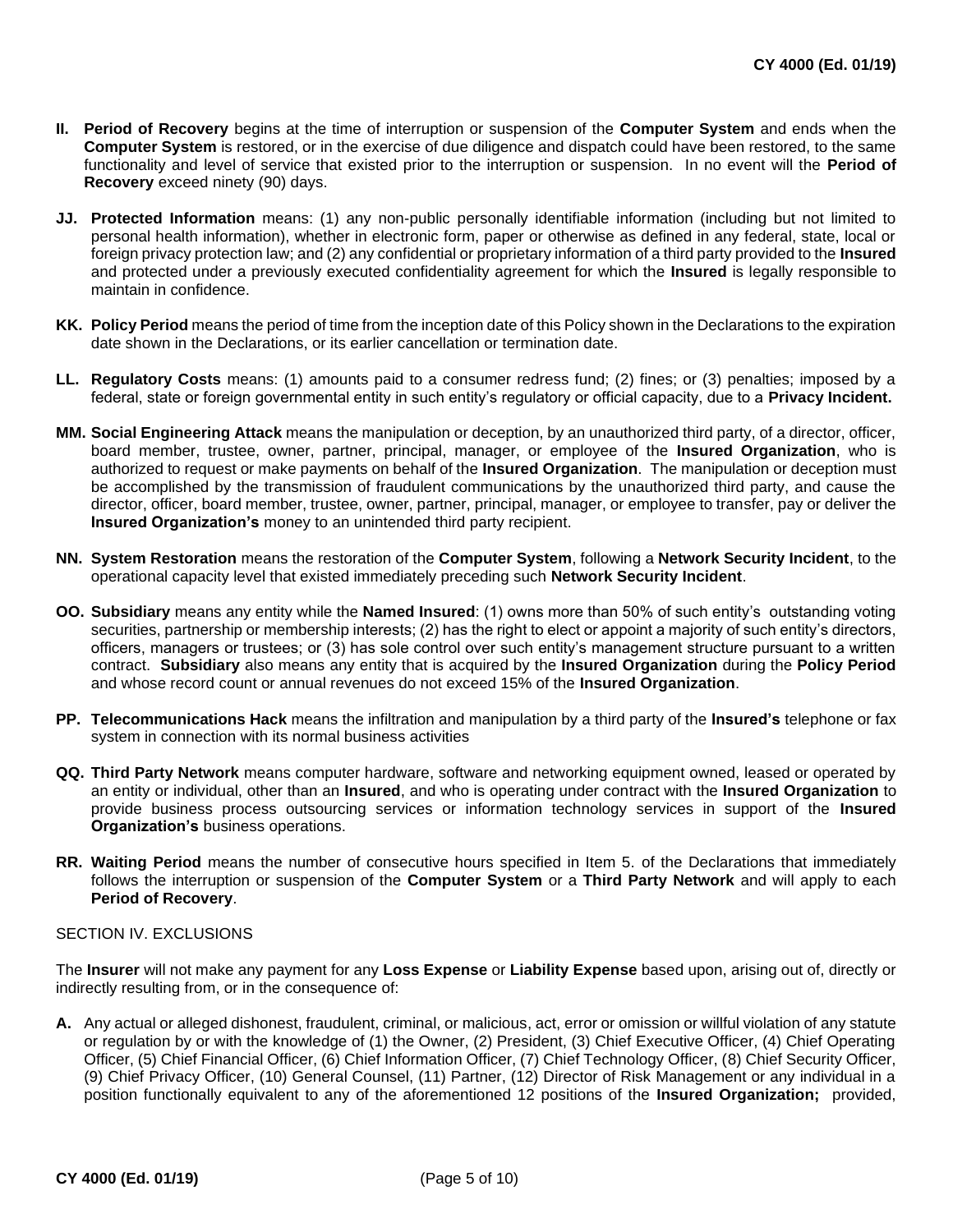however, that this exclusion will not apply to **Defense Expenses** until there is an admission, plea of no contest, a final non-appealable adjudication, binding arbitration or judgment in a proceeding establishing such conduct.

- **B.** Any actual or alleged remuneration, profit or other advantage to which the **Insured** is not legally entitled.
- **C.** Any actual or alleged physical injury, sickness, pain, suffering, disease or death of any person or physical damage to or destruction of any real or tangible property; however, this exclusion will not apply to coverage provided in Supplemental Coverage B., HARDWARE RESTORATION.
- **D.** Any actual or alleged loss, transfer or theft of monies, securities or the value of tangible properties; provided however, this exclusion will not apply to an otherwise covered **Cyber Crime Loss**.
- **E.** Any actual or alleged fire, smoke, explosion, lightning, wind, water, flood, earthquake, volcanic eruption, tidal wave, landslide, hail, act of God or any other physical event.
- **F.** Any actual or alleged discharge, dispersal, release or escape of toxic chemicals, liquids or gases, waste materials, pollutants or any other contaminants.
- **G.** Any actual or alleged electrical or mechanical failure including utilities or telephone communications services not under the **Insured Organization's** operational control.
- **H.** Any actual or alleged violations of the Employee Retirement Income Security Act of 1974, the Securities Act of 1933, the Securities Exchange Act of 1934, any amendments thereto or any rules or regulations promulgated in connection therewith, or any derivative suit.
- **I.** Any actual or alleged infringement or violation of the following intellectual property rights: patent, trade secret, or software copyright. Nor will we make any payment for any **Liability Expense** based upon, arising out of, directly or indirectly resulting from, or in the consequence of a **Claim** alleging any **Privacy Incident**, **Network Security Incident** or **Media Incident** that is alleged in a **Claim** that also alleges infringement or violation of patent, trade secret or software copyright.
- **J.** Any actual or alleged reduction in economic or market value of any data.
- **K.** Any actual or alleged unsolicited communications, false advertising, deceptive trade practices, restraint of trade, unfair competition or antitrust violations. Nor will we make any payment for any **Liability Expense** based upon, arising out of, directly or indirectly resulting from, or in consequence of a **Claim** alleging any **Privacy Incident**, **Network Security Incident** or **Media Incident** that is alleged in a **Claim** that also alleges any actual or alleged unsolicited communications, false advertising, deceptive trade practices, restraint of trade, unfair competition or antitrust violations.
- **L.** Any actual or alleged employment practice violation or a **Claim** by or on behalf of any **Insured**; provided, however, that this exclusion will not apply to an otherwise covered **Claim** arising out of a **Privacy Incident**.
- **M.** Any: (1) **Claim**, **Privacy Incident**, **Network Security Incident**, **Cyber Crime Incident**, **Media Incident**, **Interrelated Incident**, fact, circumstance, transaction or event which has been the subject of any written notice given under any other policy before the inception date of this Policy; (2) prior or pending litigation, regulatory or administrative proceeding or any **Claim** of which the **Insured** had knowledge or received notice prior to the inception date of this Policy or, if this Policy is a renewal of another policy issued by the **Insurer**, the first such insurance policy issued to the **Named Insured**  by the **Insurer** and continuously renewed until the inception date of this Policy; or (3) any matter that prior to the inception date of this Policy, or if this Policy is a renewal of another policy issued by the **Insurer**, the first such insurance policy issued to the **Named Insured** by the **Insurer** and continuously renewed until the inception date of this Policy, the **Insured** knew or reasonably should have known could lead to a **Claim**, **Loss Expense** or **Liability Expense**.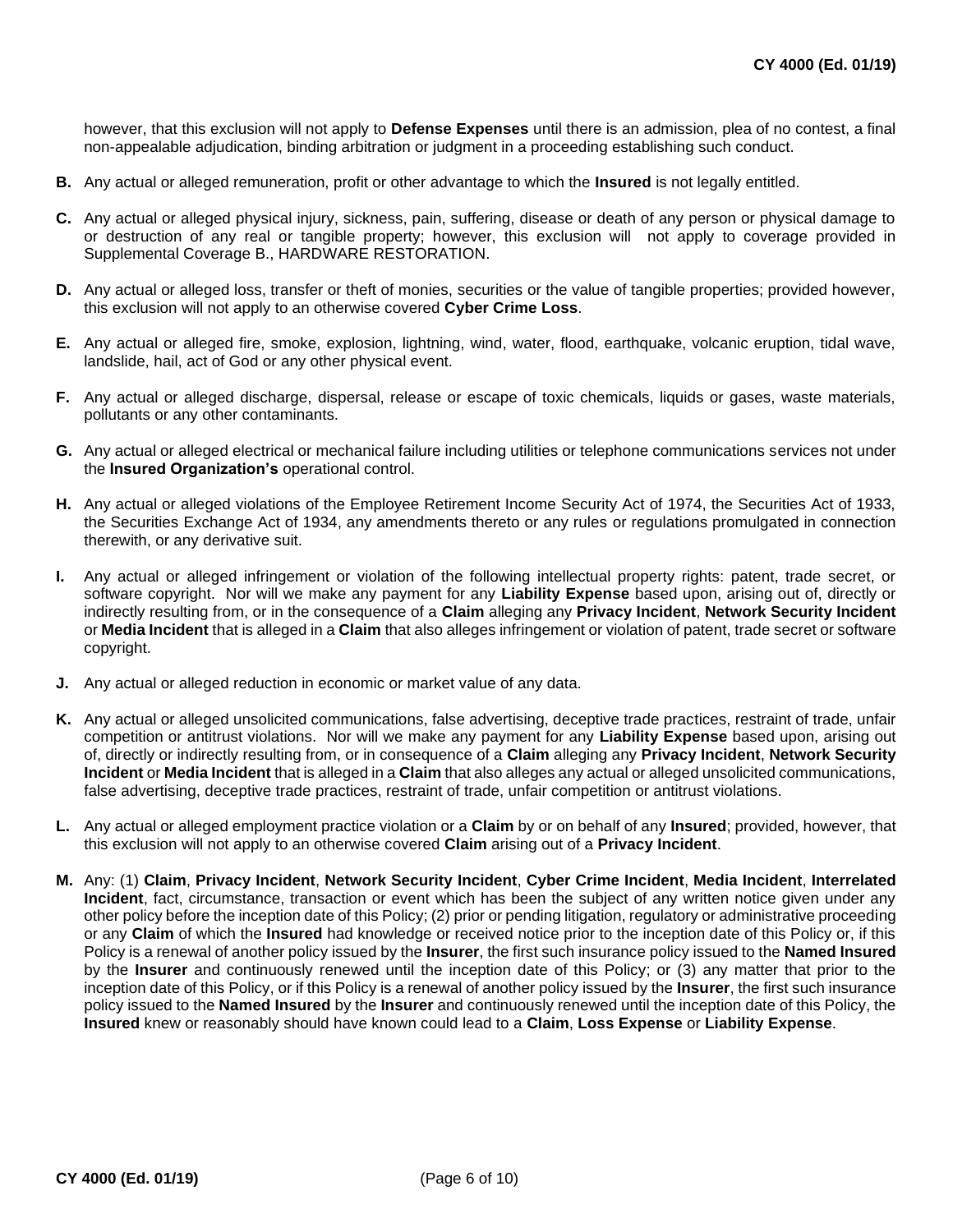# SECTION V. GENERAL TERMS AND CONDITIONS

### **A.** Limit of Insurance and Deductible

The aggregate limit of insurance as indicated in Item 3(a) of the Declarations is the maximum the **Insurer** is obligated to pay for all **Loss Expense** covered by this policy. The aggregate limit of insurance as indicated in Item 3(b) of the Declarations is the maximum the **Insurer** is obligated to pay for all **Liability Expense** covered by this policy. The aggregate policy limit as indicated in Item 3(c) of the Declarations is the maximum the **Insurer** is obligated to pay under this policy for all **Loss Expense** and **Liability Expense** combined. The **Insurer's** obligation to pay any **Loss Expense**  or **Liability Expense** is in excess of the applicable deductible as indicated in Item 4. Limits of insurance pursuant to SECTION II. SUPPLEMENTAL COVERAGE will be provided in addition to the aggregate policy limit.

# **B.** Defense and Settlement

The **Insurer** has the right and duty to defend, and the right to select counsel to defend an **Insured** against any **Claim**, even if the allegations of the **Claim** are groundless, false or fraudulent. The **Insurer's** duty to defend will cease upon of the exhaustion of the **Liability Expense** aggregate limit of liability as indicated in Item 3(b) of the Declarations. The **Insured** agrees not to make any payment, participate in any settlement, admit liability, assume obligation or incur any **Loss Expense** or **Liability Expense** without the prior written consent of the **Insurer,** which consent will not be unreasonably withheld. The **Insured** must provide the **Insurer** with full assistance and cooperation and must provide all information deemed necessary to investigate any **Privacy Incident**, **Network Security Incident** or **Media Incident**, settle any **Claim**, or pay any **Loss Expense** or **Liability Expense**.

### **C.** Notice

### **1.** Notice to **Insurer**

As a condition precedent to coverage under this Policy, the **Insured** must provide written notice to the **Insurer** of any **Privacy Incident**, **Network Security Incident** or **Cyber Crime Incident** as soon as possible after the **Insured**  is made aware of such **Privacy Incident, Network Security Incident** or **Cyber Crime Incident** but in no event more than ten (10) days after the **Privacy Incident**, **Network Security Incident** or **Cyber Crime Incident** is discovered by the **Insured**. The **Insured** will not incur any **Loss Expense** without the **Insurer's** consent.

As a condition precedent to coverage under this Policy, the **Insured** must provide written notice to the **Insurer** of any **Claim** as soon as possible after the **Insured** is made aware of such **Claim** but no later than sixty (60) days after the end of the **Policy Period** or end the Extended Reporting Period (if applicable). The **Insured** will not incur any **Liability Expense** without the **Insurer's** consent.

#### **2.** Notice of Circumstance

If, during the **Policy Period** or Extended Reporting Period (if applicable) any **Insured** first becomes aware of a **Privacy Incident**, **Network Security Incident** or **Media Incident** which may reasonably give rise to a future **Claim**  under this Policy and gives written notice to the **Insurer** of:

# **a)** the nature of the **Privacy Incident**, **Network Security Incident** or **Media Incident**;

- **b)** the parties involved;
- **c)** the injury or damages that has or may result therefrom; and
- **d)** the circumstances by which the **Insured** first became aware thereof;

then any **Claim** arising out of an **Interrelated incident** that involves a **Privacy Incident**, **Network Security Incident** or **Media Incident** that is subsequently made against the **Insured** will be related back to and be deemed to have been made at the time any **Insured** gave such written notice of circumstances to the **Insurer.**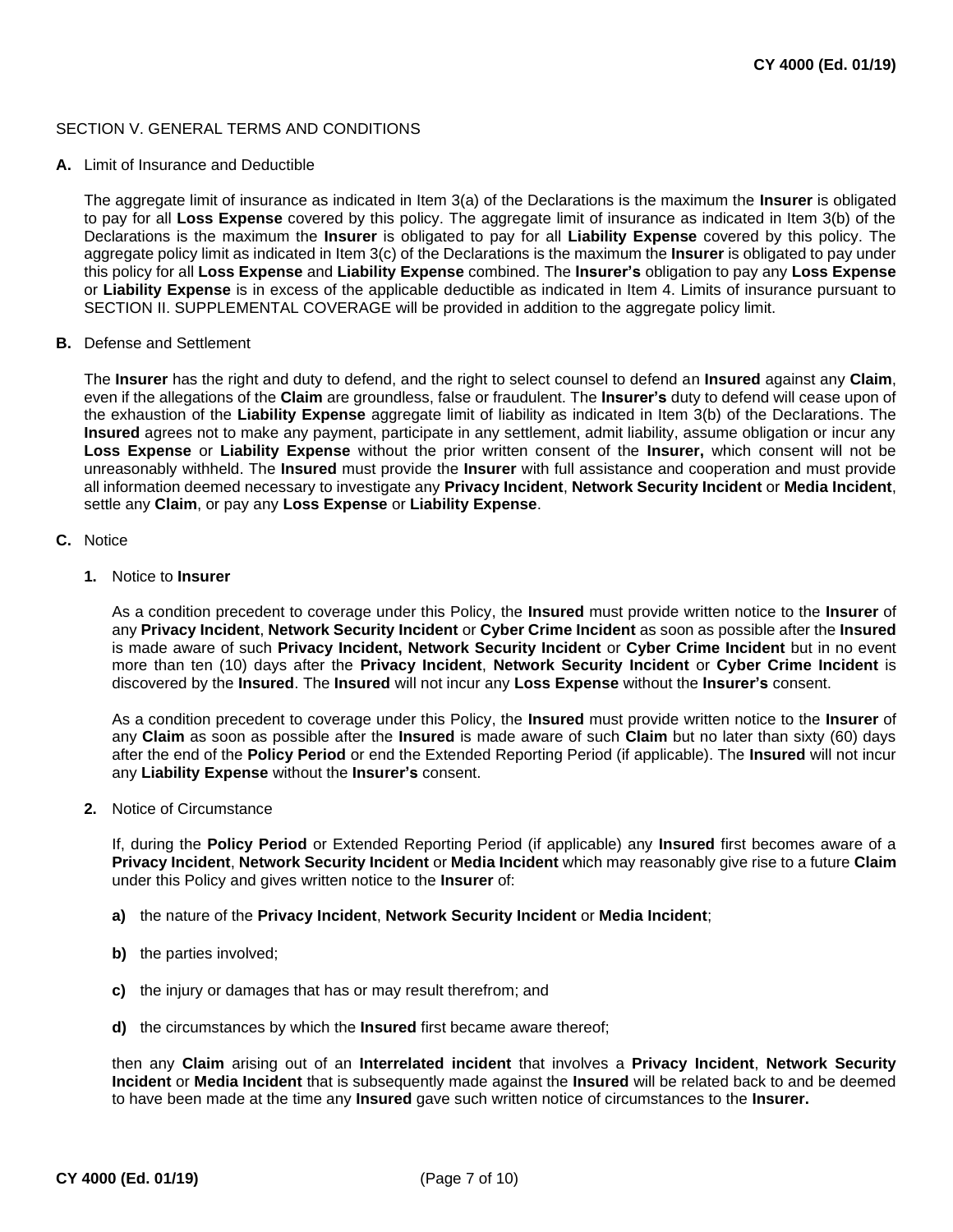The **Insured** will provide written notice to the **Insurer** either to the mailing or email address set forth in Item 8. of the Declarations. Communication or assistance in connection with any **Incident Consultation** DOES NOT constitute Notice to **Insurer** or Notice of Circumstance under this Policy.

**D.** Proof of Loss

Requests for payment or reimbursement of **Loss Expense** incurred by the **Insured** will be accompanied by a proof of loss. Such proof of loss must include, in detail, how the costs were calculated, what assumptions have been made and will include any applicable reports, books of accounts, bills, invoices and other vouchers or proofs of payment made by the **Insured** in relation to such **Loss Expense**. Furthermore, the **Insured** will cooperate with, and provide any additional information reasonably requested by, the **Insurer** in its investigation of **Loss Expense**, including but not limited to the exercise of the **Insurer's** right to investigate and audit the proof of loss and inspect the records of an **Insured**.

**Business Interruption Loss** or **Contingent Business Interruption Loss** will be determined by taking full account and due consideration of an **Insured's** proof of loss in addition to business conditions affecting the **Insured Organization's**  net profit, including net profit gained during the same period in the prior year, had the **Network Security Incident** not occurred. Under no circumstances will the determination include a potential increase in net profit the **Insured** may have earned as a result of an increase in the volume of the **Insured Organization's** business due to potential favorable business conditions.

We may examine any **Insured** under oath, while not in the presence of any other **Insured** and at such times as may be reasonably required, about any matter relating to this insurance or the **Claim**, including an **Insured's** books and records. In the event of an examination, an **Insured's** answers must be signed.

- **E.** Extended Reporting Period
	- **1.** Automatic Extended Reporting Period

If this Policy is cancelled or non-renewed for any reason other than non-payment of premium, the **Named Insured**  will have an automatic Extended Reporting Period, for a period of sixty (60) days after the end of the **Policy Period**.

**2.** Additional Extended Reporting Period

If this Policy is cancelled or non-renewed for any reason other than non-payment of premium, provided the **Insured**  does not obtain replacement coverage as of the effective date of such cancellation or non-renewal, the **Named Insured** will have the right to purchase an Additional Extended Reporting Period within sixty (60) days after the end of the **Policy Period**. Such Additional Extended Reporting period will be for a period of 12 months after the end of the Automatic Extended Reporting Period and will be subject to an additional premium of 75% of the annualized premium. The Additional Extended Reporting Period is non-cancelable and the additional premium for the Additional Extended Reporting Period will be fully earned at the time of purchase.

The Extended Reporting Period does not increase or reinstate any limits of insurance and does not provide coverage for **Loss Expense** or **Liability Expense** from any **Privacy Incident**, **Network Security Incident**, **Cyber Crime Incident** or **Media Incident** which first takes place after the end of the **Policy Period**. A change in terms, conditions, exclusions or premiums of this Policy will not be considered a non-renewal for purposes of triggering the **Named Insured's** right to purchase an Additional Extended Reporting Period.

**F.** Cancellation and Non-Renewal

This Policy may be canceled by the **Named Insured** at any time by written notice to the **Insurer** requesting such cancellation and the effective date. Upon cancellation, the **Insurer** will retain the customary short-rate portion of the premium, unless otherwise provided by endorsement and as permitted by law. The Policy may be cancelled by the **Insurer** only if the **Named Insured** does not pay the premium when due. The **Insurer** will provide written notice to the **Named Insured** at the address shown in the Declarations stating when, not less than twenty (20) days thereafter, such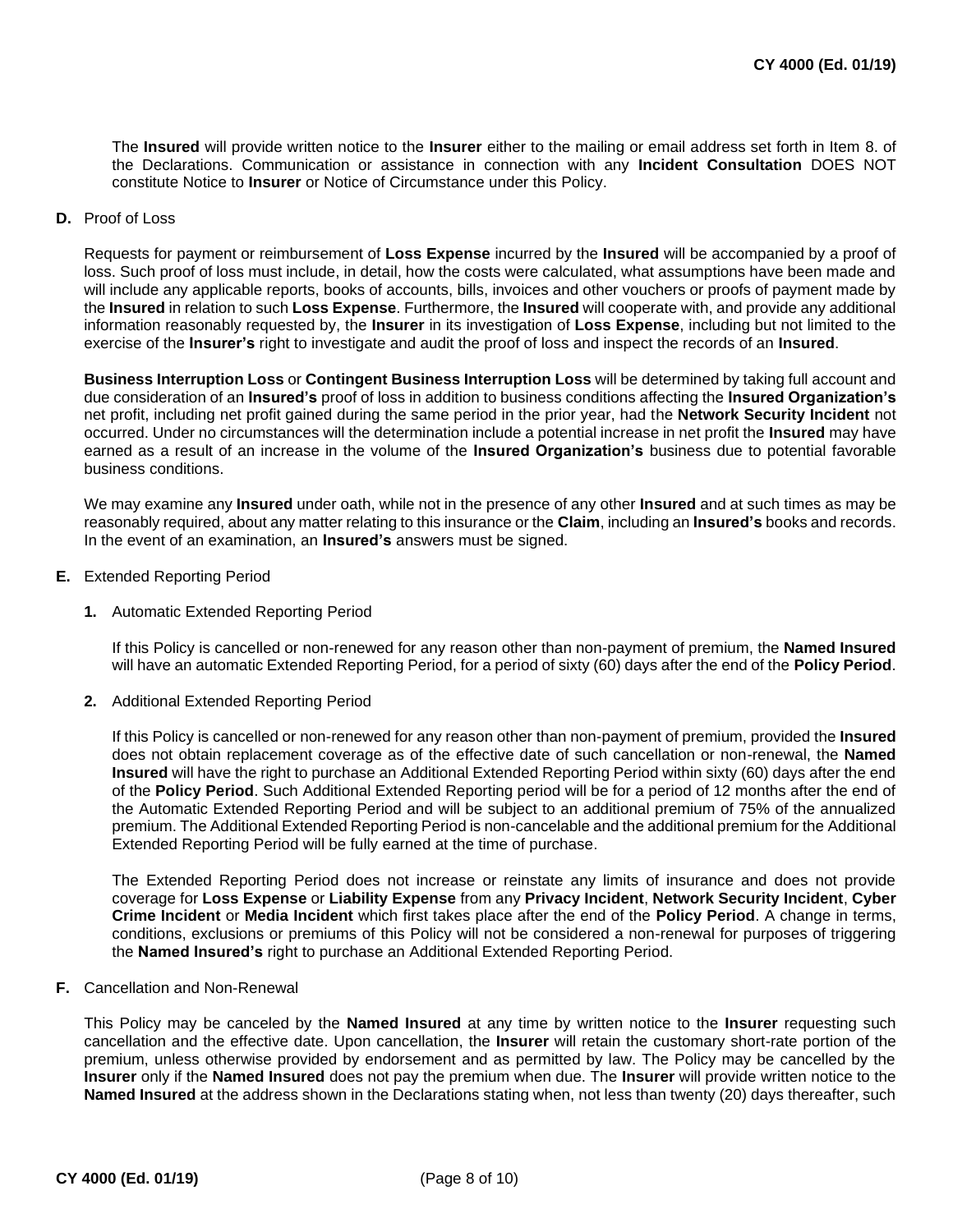cancellation shall be effective. A copy of such cancellation notice by the **Insurer** will also be provided to the **Named Insured's** insurance agent or broker of record.

If the **Insurer** elects not to renew this Policy, the **Insurer** shall provide written notice thereof to the **Named Insured** at the address shown in the Declarations no less than sixty (60) days in advance of the expiration date of the **Policy Period**. A copy of such non-renewal notice by the **Insurer** shall also be provided to the **Named Insured's** insurance agent or broker of record.

**G.** Spouses, Domestic Partners, Estates and Legal Representatives

Coverage under this Policy will extend to any **Claim** resulting from any **Privacy Incident**, **Network Security Incident**  or **Media Incident** made against the lawful spouse or domestic partner of an **Insured** as well as the estate, heir or legal representative of an **Insured** who is deceased or legally incompetent, insolvent or bankrupt; however, no coverage is provided for any act, error or omission of said spouse, domestic partner, estate, heir or legal representative. It is further understood that all terms and conditions of this Policy apply to such **Claim** made against an **Insured's** spouse, domestic partner, estate, heir or legal representative.

**H.** Application, Representations and Severability

The **Insured** represents that the particulars and statements contained in the **Application** are true, complete and accurate. The **Insured** agrees that this Policy was issued in reliance upon the truth of that representation and such particulars and statements, which are deemed to be incorporated into and constitute part of this Policy, are the basis of this Policy. In the event there is any material misrepresentation, untruth or other omission in connection with any of the statements of facts in the **Application** then this Policy will be void with respect to: (1) any **Insured** who knew of such misrepresentation, untruth or omission; and (2) the **Insured Organization** but only if the Owner, President, Chief Executive Officer, Chief Operating Officer, Chief Financial Officer, Chief Information Officer, Chief Technology Officer, Chief Security Officer, Chief Privacy Officer, General Counsel, Partner, Director of Risk Management, or any individual in a position functionally equivalent to any of those aforementioned positions of the **Insured Organization** knew of such misrepresentation, untruth or omission.

**I.** Subrogation

In the event of any payment under this Policy, and there is the ability to recover against any third party, it is agreed that the **Insured** tenders its rights of recovery to the **Insurer**. The **Insured** also agrees to assist the **Insurer** in exercising such rights. If prior to the **Privacy Incident**, **Network Incident, Cyber Crime Incident** or **Media Incident** connected with such payment, the **Insured** has agreed in writing to waive such rights of recovery against a third party, then the **Insurer** will not pursue its rights of recovery against said third party.

**J.** Other Insurance

If any **Loss Expense** covered by this Policy is also covered by any other valid and collectible policy with an applicable sublimit that is lower than the available limit under this Policy, then this Policy will apply as the primary policy.

If any **Claim** covered by this Policy is also covered by any other valid and collectible policy, then this Policy will only apply to the **Liability Expense** in excess of the amount of any deductible, retention or limit of insurance under such other policy whether such other policy is stated to be primary, contributory, excess, contingent or otherwise, unless such other policy is written specifically excess of this Policy.

**K.** Territory

The coverage provided under this Policy applies worldwide. However, coverage provided under this Policy does not apply to the extent that trade or economic sanctions or other similar laws or regulations prohibit the **Insurer** from providing coverage.